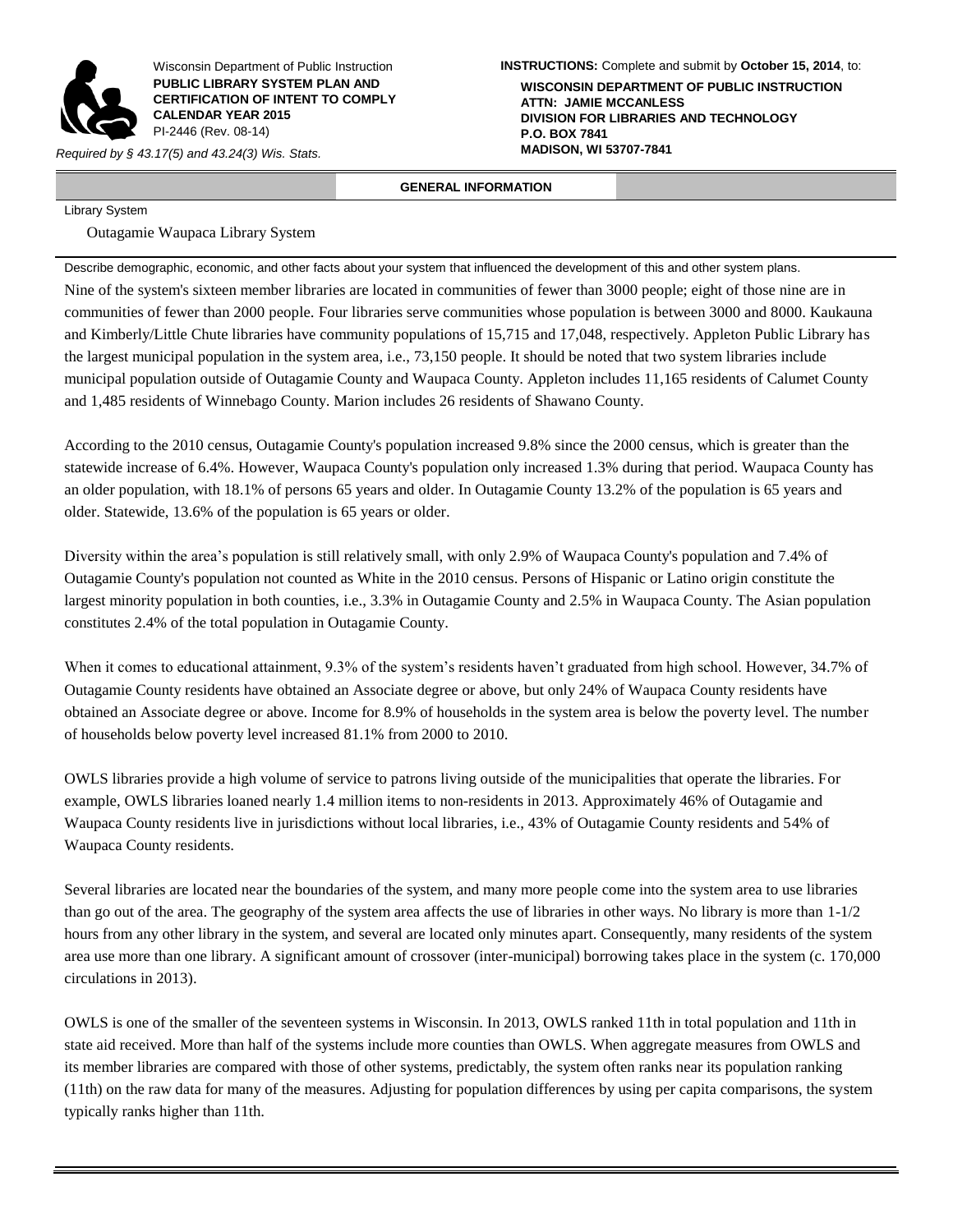## **GENERAL INFORMATION (cont'd.)**

Several of these measures are striking, particularly those related to the use of system libraries by non-residents. On a per capita basis, OWLS libraries lend more items to non-residents than do libraries in any other system, and OWLS libraries provide significantly more service to residents of other systems than libraries in any other system. In fact, OWLS libraries provide 16% of all the intersystem non-resident circulation in the state. In 2013, OWLS libraries loaned 305,165 items to residents of other Wisconsin public library systems. This was much greater than the statewide average for systems (111,259) and 38,342 more loans than were made by the second ranking system.

OWLS libraries circulate a high number of items, ranking 5th in the number of items circulated per capita. The libraries continue to engage in high levels of resource sharing; the number of items loaned to and borrowed from other libraries is among the highest in the state. It is also clear that OWLS libraries experience a high volume of traffic, i.e., they have lots of people coming through their doors. The number of visits per capita is 6th highest among systems, and the number of programs attended per capita is 3rd. OWLS libraries continue to rank very low in the number of public computers connected to the Internet (17th per capita). However, use of public Internet computers ranks 11th per capita.

It is also interesting to note that OWLS ranks 3rd in total income per capita and 5th in total operating expenditures per capita, and OWLS libraries rank 3rd in materials expenditures per capita. OWLS libraries spend a greater portion of their budgets for materials than do libraries in most other systems.

Describe significant needs and problems that influenced the development of this and other system plans.

The development of the 2015 system plan builds upon previous planning activities and previous plans. While many of the system's needs and problems do not change dramatically from year to year, new issues regularly arise, and ongoing issues experience a shift in focus or urgency. A number of 2015 issues and priorities are described below.

## Technology Services

OWLS Technology and Resource Sharing Plan: 2013-2016 and OWLSnet Plan (March 2014) contain extensive detail regarding technology service goals, objectives, priorities, and activities. The primary technology goal is to continue providing services and support to OWLS and OWLSnet member libraries that help them increase patron access to library and information resources and that help them increase the efficiency and effectiveness of library operations. Technology priorities for 2015 are summarized below:

-Implement Discovery Layer selected in September 2014 (Encore).

-Hold an OWLSnet conversation on the possibility of assisting member libraries in implementation of technology replacement plans.

-Supporting member library use of technology. This priority includes establishing competencies, providing training, supporting library PCs, assisting with the development of electronic content, and implementing new services or software modules requested by member libraries when feasible.

-Maintaining and developing the OWLSnet network infrastructure in order to continue providing up-to-date technology-based services. This includes deploying appropriate network servers and telecommunications equipment and securing sufficient bandwidth to meet library needs.

-Monitoring the impact on member libraries and network infrastructure of changing media distribution systems from the sale of physical items to the licensing of downloadable and streaming media, and working to acquire sufficient digital resources to meet growing patron demand.

-Continuing to work with the Wisconsin Public Library Consortium (WPLC) to maintain an effective statewide digital media collection.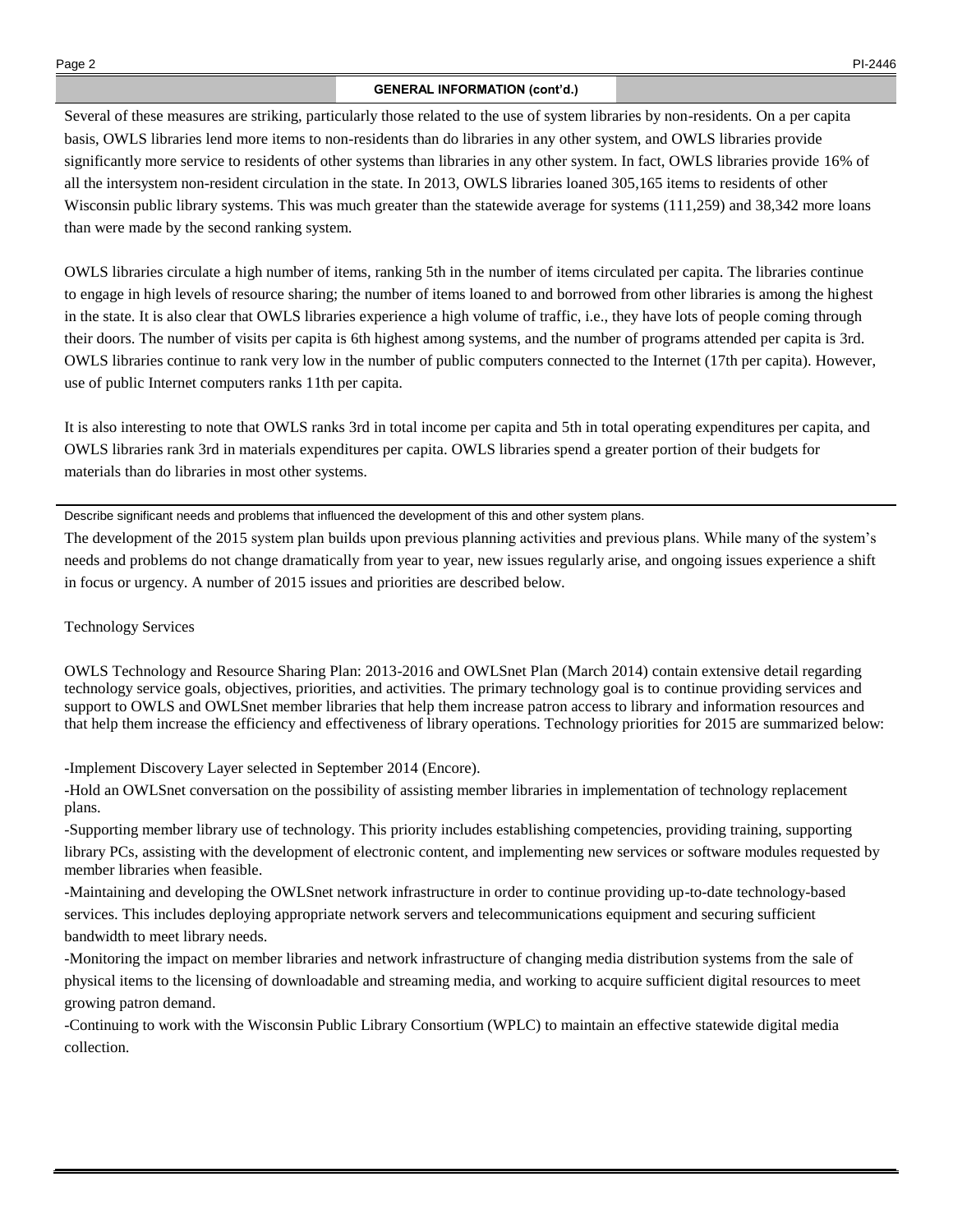## Resource Sharing and Delivery

In 2007, OWLS began contracting with Nicolet Federated Library System (NFLS) to serve as the out-of-OWLSnet interlibrary loan clearinghouse for OWLS libraries. A process started in September 2013 to rebuild ILL service using WISCAT resource sharing software. This was completed in August 2014. OWLS will continue to monitor the new model and recommend any changes that might improve delivery of the service.

Funding for Nonresident Service

Pursuing adequate and equitable county and intersystem funding for nonresident services continues to be a high priority for OWLS. OWLS libraries provide a high volume of service to non-residents. In twelve member libraries, over 50% of circulation is to nonresidents. Non-resident circulation at member libraries ranges from 38% to 73% of total circulation. OWLS libraries also circulate more items to people living outside of the system area than do the libraries in any other system.

Excellent progress has been made in achieving equitable county funding. In 2009, county library service plans were developed that called for Outagamie and Waupaca Counties to fund municipal libraries at 100% of their respective funding formulas by the end of the period covered by the plans, i.e., 2014. Both counties were able to achieve this level during the 2014 budget cycle and it is anticpated they will also do so for the 2015 budget. Beginning in fall of 2014 and probably carrying into 2015 both counties will develop new plans.

With the passage of Act 157 in 2014 some of the issues regarding inequity have been addressed. OWLS libraries billed Brown County for nonresident use and beginning in 2015 libraries will bill for service provided to Shawano County residents living in areas not served by a library.

Calumet County continues to do a commendable job of compensating OWLS libraries for providing service to residents of the County under the intersystem agreement between OWLS and the Manitowoc Calumet Library System, and Waushara County began reimbursing Waupaca County libraries in 2011.

Another problem area is between Portage County and Waupaca County. The Waupaca Area Public Library provides a significant level of service to Portage County residents, but because Portage County operates a consolidated county library and does not bill adjacent counties they are not required to pay for the service they receive.

OWLS will continue to monitor these situations and work with member libraries and adjacent library systems to determine the most effective methods for achieving equity in library services between systems, counties, and libraries. In addition, OWLS will continue to pursue legislative remedies to address inequities should it be deemed appropriate.

Future of Wiscoinsin Library Systems

In 2013 the System and Resource Library Administrators Association of Wisconsin (SRLAAW) engaged in a process aimed at determining how systems can remain most effective in meeting member library needs into the future. The result of this process was a number of recommendations regarding the operation, structure, services, and governance of public library systems. A significant theme emerging from this process is the need for increased collaboration among systems, including the possibility of system consolidations or mergers. OWLS will continue to participate in any relevant statewide activities or discussions relating to ensuring a strong future for Wisconsin's systems. In addition, OWLS will continue to investigate opportunities for collaboration with neighboring systems, counties, and libraries that are mutually beneficial.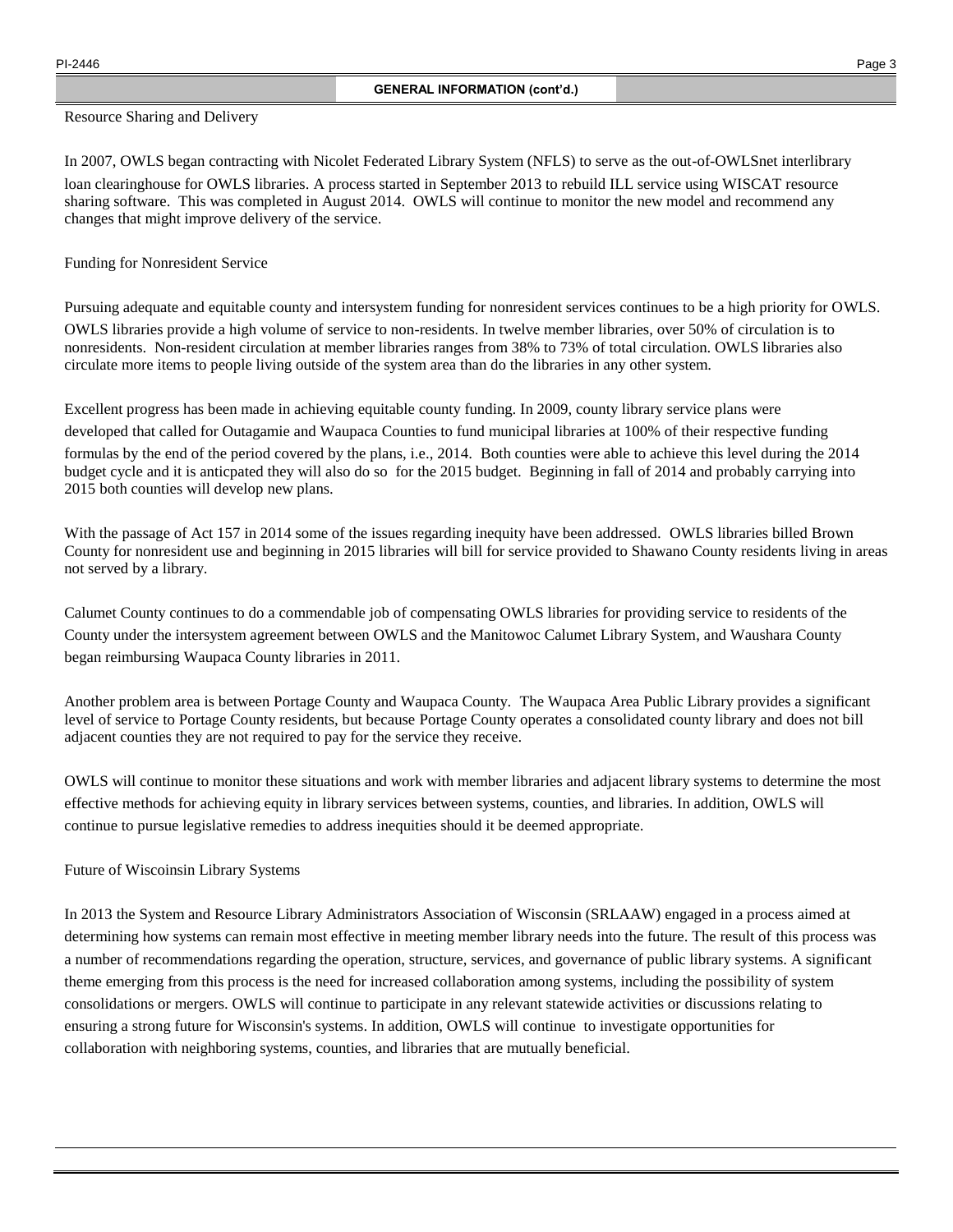## Financial Position

While the system's financial position appears to be somewhat secure for 2015, OWLS is likely to face significant financial challenges in the future. Aid to public library systems was cut by 10% in 2011, and state funding has never equaled the statutory funding level.

Many library systems have been struggling for several years and have had to cut services to their members. While OWLS hasn't had to make many service cuts to date, it has been drawing down the fund balance used to supplement annual operations. If funding should be cut or if it doesn't increase in the foreseeable future, it could be necessary to make significant cuts in programs and services.

In 2015, over half of OWLS operating budget will come from fees paid for services by libraries. Because OWLS budget is so dependent on fees, the ability to continue current service levels will also be threatened if local budget cuts affect the ability of member libraries to pay their fees. The fact that 100% of system aids comes from the Universal Service Fund, rather than general purpose revenue (GPR), also places system aids in further jeopardy because some officials and industry groups don't believe this is an appropriate use of the Fund. The emphasis in 2015 will be continuing to offer a strong program of services to member libraries as efficiently and effectively as possible.

Describe the planning environment and process under which this and other system plans were developed. (List additional system planning documents with the period covered and attach any planning documents which have not previously been provided to the division.)

This year's plan reflects input from a variety of sources. The OWLS professional staff met throughout the year to discuss issues important to the future of the system. The professional staff also met individually with staff from Appleton Public Library, Nicolet Federated Library System, and member libraries on many occasions. The OWLS Director met with staff at Appleton Public Library, NFLS, and most of the other member library directors.

OWLS conducted one meeting with member library directors in 2014 (August 22) that was designed to learn more about member library activities and issues. Brown Bag Lunch Meetings are held regularly to give OWLS children's librarians an opportunity to share with each other and with system representatives. The Administrative Advisory Committee of OWLSnet meets every other month. Input from the directors, children's librarians, and AAC meetings was considered in the development of the plan.

The 2015 plan has also been shaped by technology planning that has occurred. In June 2013, OWLS adopted a new technology plan, OWLS Technology and Resource Sharing Plan: 2013-2016. OWLSnet also has a new plan that will be reviewed and updated on a regular basis.

Perhaps most importantly, the OWLS Board met monthly, holding a number of discussions and taking a variety of actions that contributed to the development of this plan. Finally, the draft Plan was distributed to member library directors and Fox Valley Library Council member libraries for their comments, and their comments were incorporated into the Plan before adoption by the OWLS Board.

### **ASSURANCES**

The following plan and compliance document provides assurance that your public library system intends to comply with all statutory requirements for public library systems for calendar year **2015**. Indicate, with a check, your system's intent to comply with each system requirement and provide the requested information under each system requirement.

**S.43.24(2) For a public library system to qualify for and maintain its eligibility for state aid under this section it shall ensure that all of the following are provided:**

#### **Membership Agreements**

 $\boxtimes$  (a) Written agreements that comply with s. 43.15(4)(c)4. with all member libraries.

 $\boxtimes$  A copy of the agreement with a list of all members signing that it will be provided to the division by January 15.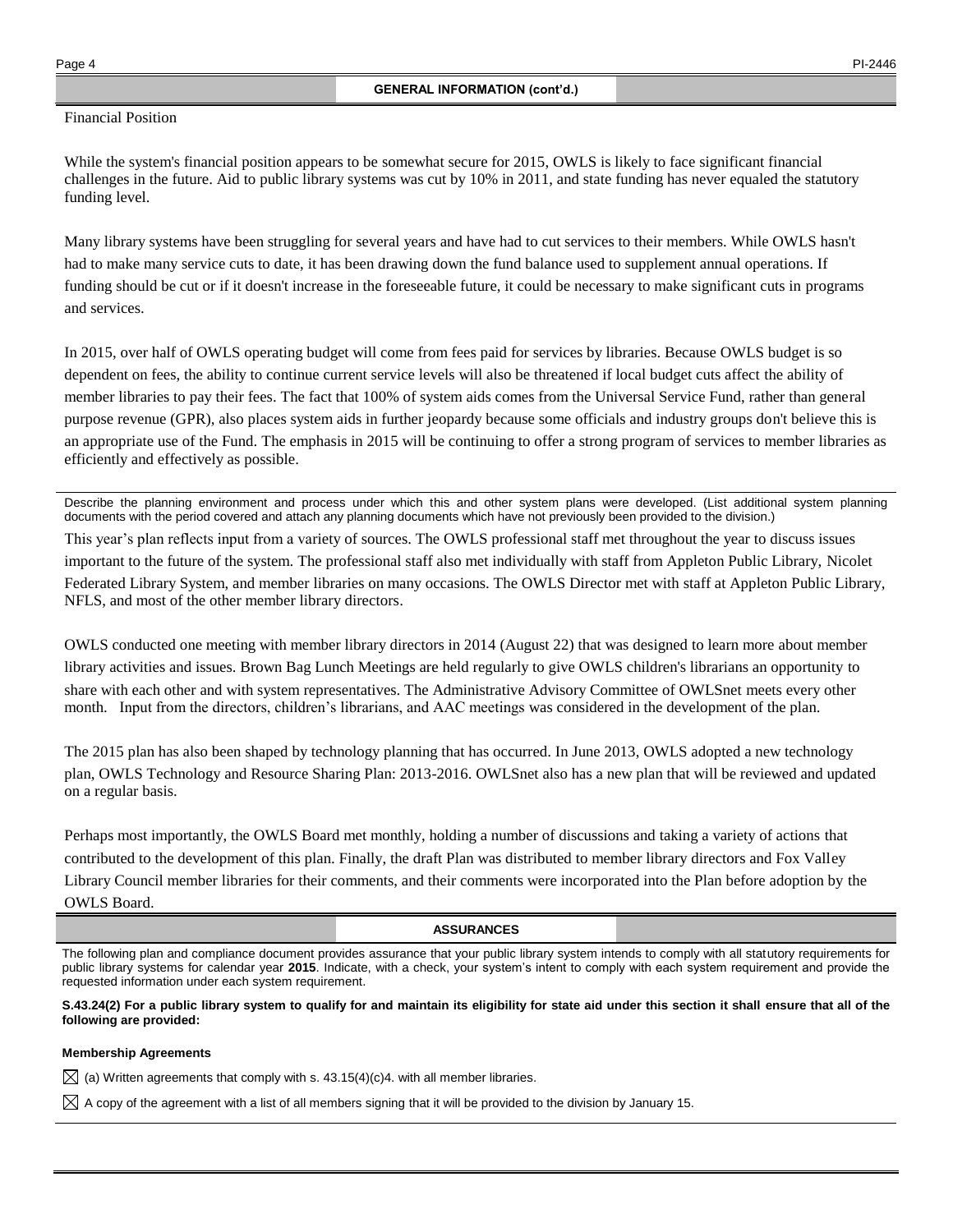#### **Resource Library Agreement**

- $\boxtimes$  (b) Backup reference, information and interlibrary loan services from the system resource library, including the development of and access to specialized collections, as evidenced by a written agreement with that library.
- $\boxtimes$  A signed copy of the resource library agreement will be provided to the division by January 15.

### **Reference Referral, Interlibrary Loan, and Technology**

 $\boxtimes$  S.43.24(2)(d) Referral or routing of reference and interlibrary loan requests from libraries within the system to libraries within and outside the system.

#### **List ongoing activities related to this requirement.**

• OWLS will maintain the database of member library bibliographic records and holdings. The majority of interloan transactions occur between libraries using the OWLSnet shared automation system.

• OWLS and NFLS will continue to provide member libraries and their patrons with access to other area library catalogs via InfoSoup.

- OWLS will continue to compensate significant ILL net lenders.
- OWLS and NFLS will continue to provide OWLSnet members with access to electronic resources including Ancestry Library Edition and Tumblebooks.
- OWLS, NFLS, and Appleton Public Library will evaluate current database subscriptions and will implement any changes resulting from the evaluation.

• OWLS and its member libraries will continue to participate in the Fox Valley Library Council (FVLC) in order to facilitate resource sharing with other types of libraries in the FVLC area.

• OWLS and NFLS will monitor and make recommendations for addressing any resource sharing inequities that may emerge between systems or between member libraries..

## **Indicate new or priority activities relating to this requirement for the plan year.**

OWLS will monitor the effectiveness of utilizing WISCAT as its primary means of ILL outside of OWLSnet.

### **Inservice Training**

 $\boxtimes$  S.43.24(2)(e) Inservice training for participating public library personnel and trustees.

#### **List ongoing activities related to this requirement.**

- OWLS will offer an appropriate schedule of continuing education workshops and training classes on topics of interest to librarians, staff, and trustees of member and area libraries.
- OWLS will continue to pursue collaborations with other organizations, particularly neighboring library systems, to provide continuing education workshops.
- OWLS will continue to provide training to staff of OWLSnet member libraries in using CONTENTdm software to add digital collections to the InfoSoup Memory Project.
- OWLS will continue to provide group training, individual training, or consultation to staff of member libraries in the effective use of electronic information resources, computers, software, social media, and other technologies.
- OWLS will continue to provide information to its member libraries about additional sources for continuing education and training.
- OWLS will continue to provide a limited number of scholarships for librarians, staff, and trustees to attend workshops and conferences.
- OWLS will continue to cooperate with Winnefox Library System to produce a quarterly educational newsletter for library trustees.
- OWLS will continue to maintain a calendar of CE events and training sessions on the web.
- OWLS will continue to validate and maintain librarian certification records.

• OWLS will continue using Go To Meeting and Go To Webinar to host online meetings and provide online training to member libraries.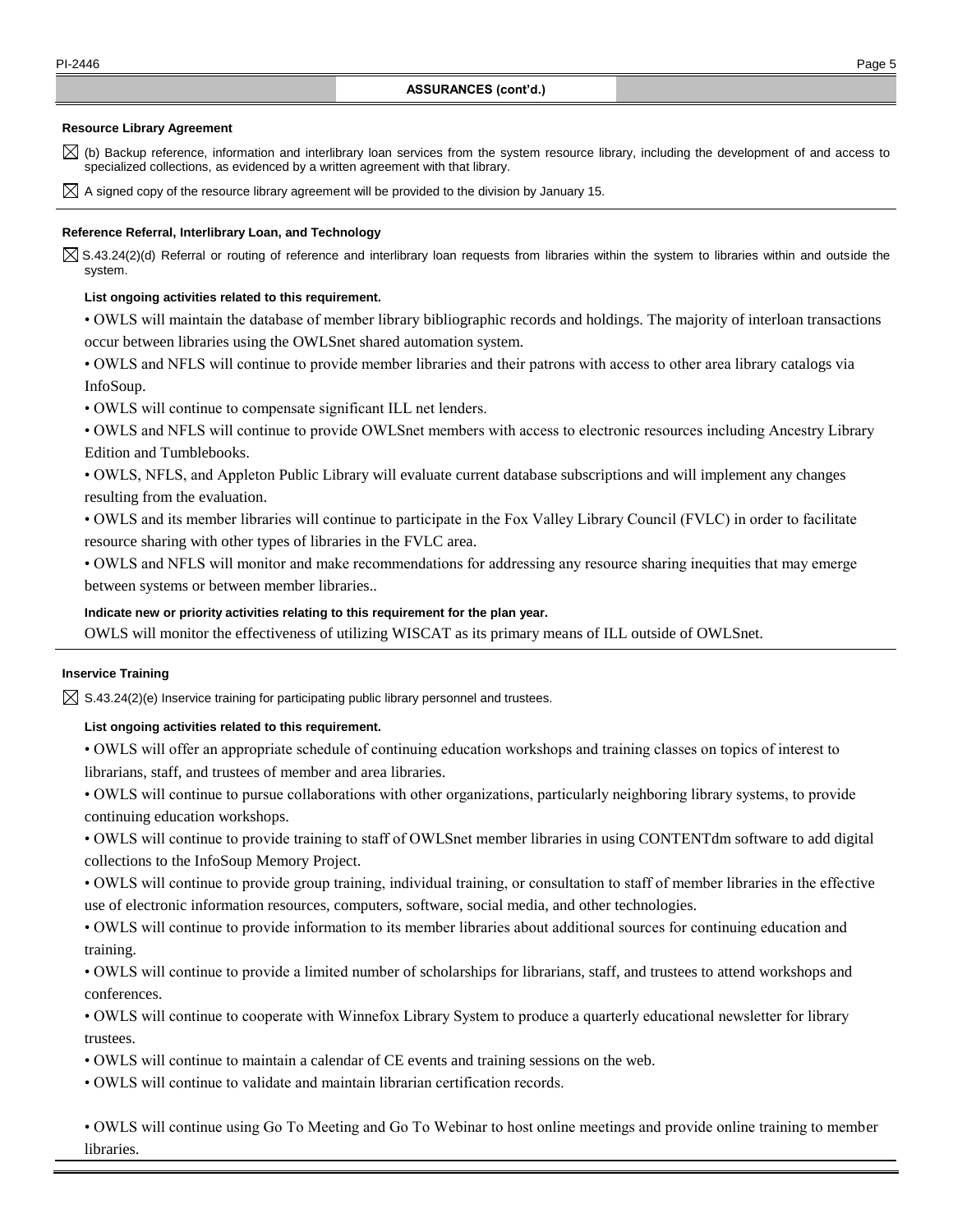### **Indicate new or priority activities relating to this requirement for the plan year.**

• OWLS and Winnefox Library System will evaluate Trustee Tale, the quarterly educational newsletter for library trustees, and implement recommendations resulting from the evaluation.

**Delivery and Communication**

 $\boxtimes$  S. 43.24 (2)(fm) Electronic delivery of information and physical delivery of library materials to participating libraries.

### **List ongoing activities related to this requirement.**

- OWLS will continue to contract with a vendor to provide five-day-a-week delivery service to all member libraries.
- OWLS will continue to participate in the statewide delivery service operated by the South Central Library System.
- OWLS will continue to monitor delivery volume and plan any necessary adjustments or modifications to the delivery service.
- OWLS will continue to provide email accounts and support to staff of all member libraries.
- OWLS will continue to utilize email, web postings, and Net Support Notify software as its primary methods for rapidly disseminating information to member libraries. In addition, OWLS will regularly post information of interest to its Facebook page.

• OWLS will continue to rely on OWLSweb.org and OWLSweb.org/owlsnet, the system web sites, to provide a rich variety of relevant content and links helpful to library staff and trustees.

- OWLS will continue to provide web design and hosting services to facilitate the electronic delivery of information from member libraries to their constituents.
- OWLS staff will assist member libraries with posting electronic content contained in local databases on their web sites and with contributing digital resources to the InfoSoup Memory Project.

#### **Indicate new or priority activities relating to this requirement for the plan year.**

#### **Service Agreements**

 $\boxtimes$  S.43.24(2)(g) Service agreements with all adjacent library systems

 $\boxtimes$  A copy of the agreement with adjacent systems with a list of all systems signing the agreement will be provided to the division by January 15.

#### **Other Types of Libraries**

- $\boxtimes$  S.43.24(2)(L) Cooperation and continuous planning with other types of libraries in the system area, which results in agreements with those libraries for the appropriate sharing of library resources to benefit the clientele of all libraries in the system area.
- $\boxtimes$  The system will have agreements with other types of libraries, or if the system participates in a cooperation agreement with a multitype organization to meet the purposes of this goal, there is established a clear link between the system and the individual members of the multitype organization. A copy of the agreement with a list of all signing libraries will be provided to the division by January 15.
- $\boxtimes$  Other types of libraries in the system area have had an opportunity to review and comment on the plan.

#### **Library Technology and Resource Sharing Plan**

 $\boxtimes$  S.43.24(2)(m) Planning with the division and with participating public libraries and other types of libraries in the area in regard to library technology and the sharing of resources. By January 1, 2000, and every fifth January 1 thereafter, the public library system shall submit to the division a written plan for library technology and the sharing of resources.

 $\boxtimes$  Member public libraries and other types of libraries in the system area have had an opportunity to review and comment on the plan.

 $\boxtimes$  By January 1, 2015, the system's current plan for library technology and resource sharing will be submitted to the Division.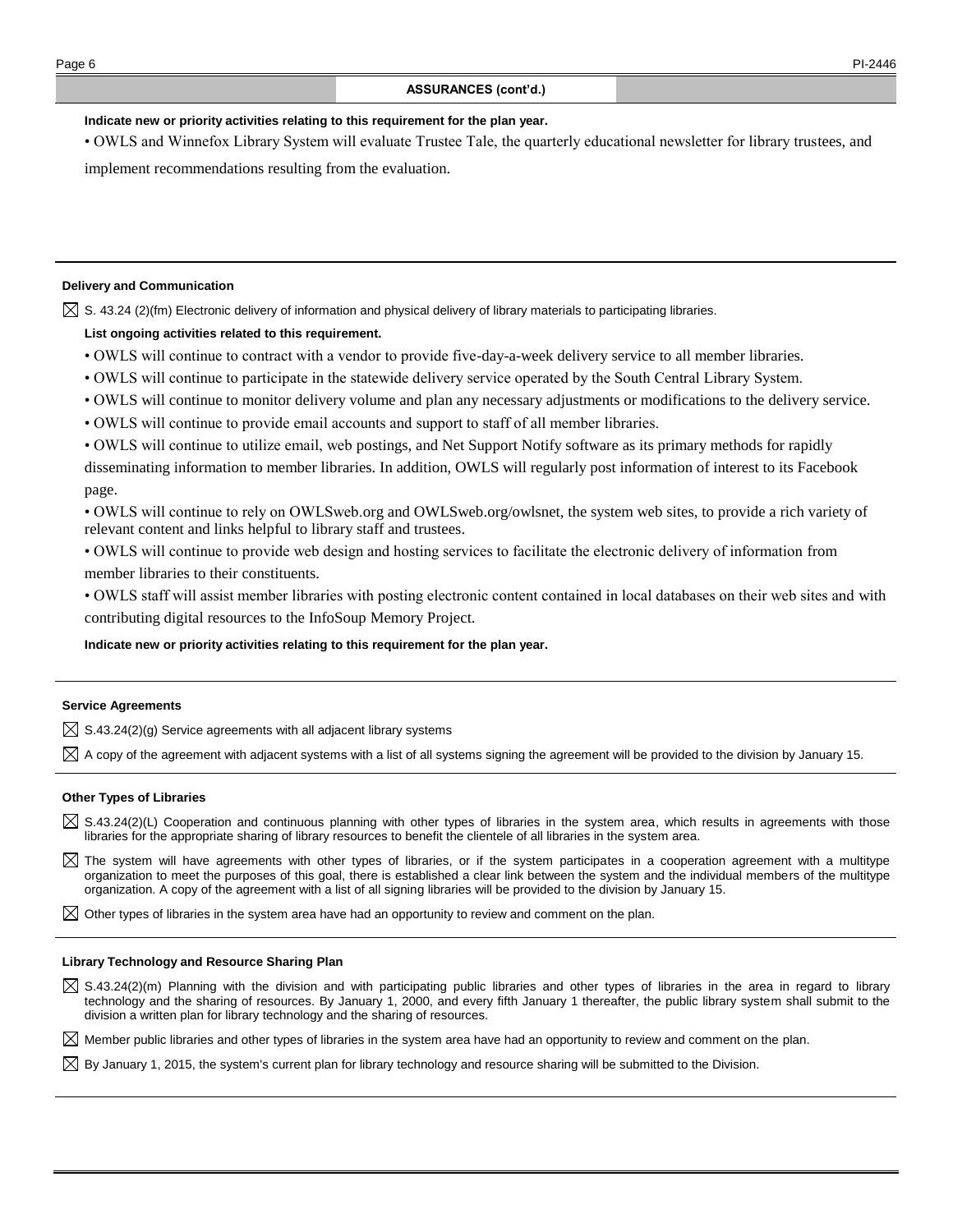### **Professional Consultation**

 $\boxtimes$  S. 43.24(2)(h) Professional consultant services to participating public libraries.

### **List ongoing activities related to this requirement.**

• OWLS will continue to provide consultant services in a variety of areas including administration and finance, automation, technical services, computer selection and use, web site development, staff training and development, planning and evaluation, collection development, special needs, and legal issues.

• OWLS will continue to provide consulting using a variety of methods, e.g., field visits, meetings with individuals at the system office, email and telephone consultation, interactive computer sessions.

• OWLS will continue to facilitate the sharing of professional information by holding regular in-person and online meetings of staff with similar interests, e.g., brown bag lunch meetings for children and young adult staff, directors meetings.

•Upon request, OWLS will continue facilitating member library planning processes.

• Upon request, OWLS professional team will visit member libraries and provide consulting reports in the areas of general library organization or workflow analysis.

#### **Indicate new or priority activities relating to this requirement for the plan year.**

• OWLS will refine and further develop a process for member libraries to determine necessary staff competencies and provide

appropriate training.

### **Services to Users With Special Needs**

 $\boxtimes$  S.43.24(2)(k) Promotion and facilitation of library service to users with special needs.

#### **List ongoing activities related to this requirement.**

• OWLS will support member libraries in enhancing access to materials and services for persons with special needs through continuing education about best practices in serving special needs populations.

• OWLS will help libraries identify opportunities to improve service to patrons with special needs through staff training and application of technology and will assist with implementation of projects.

• OWLS will continue to apply for and implement appropriate LSTA grants in one of the Special Needs categories.

• OWLS will continue to support the work of the Fox Valley Literacy Council, e.g., providing grants, printing, delivery of materials to tutors in other communities, use of mailing facilities.

- OWLS will continue to support the Spanish language interface to InfoSoup.
- OWLSnet will continue to offer support to job seekers by providing an InfoSoup Jobs and Careers page.

**Indicate new or priority activities relating to this requirement for the plan year.**

#### **Other Service Programs**

S.43.24(2)(i) Any other service programs designed to meet the needs of participating public libraries and the residents of the system area, as determined by the public library system board after consultation with participating public libraries.

List each "other" service programs individually with ongoing activities and new or priority activities for the plan year under each program. For instance, if the system provides a bookmobile service program, list ongoing activities and new or priority activities for the bookmobile program. (Do not lump miscellaneous activities under a single "other" program.)

Library Services to Youth

List ongoing activities related to this requirement.

- OWLS will provide an email discussion list specifically for youth librarians to share information.
- OWLS will facilitate the interaction of youth librarians at 3-5 brown bag lunch meetings a year.
- OWLS will provide supplementary materials in support of summer library programs, including purchasing a limited amount of

the Collaborative SLP materials from Upstart.

• OWLS will provide financial support for the purchase of books to be used as SLP reading incentives.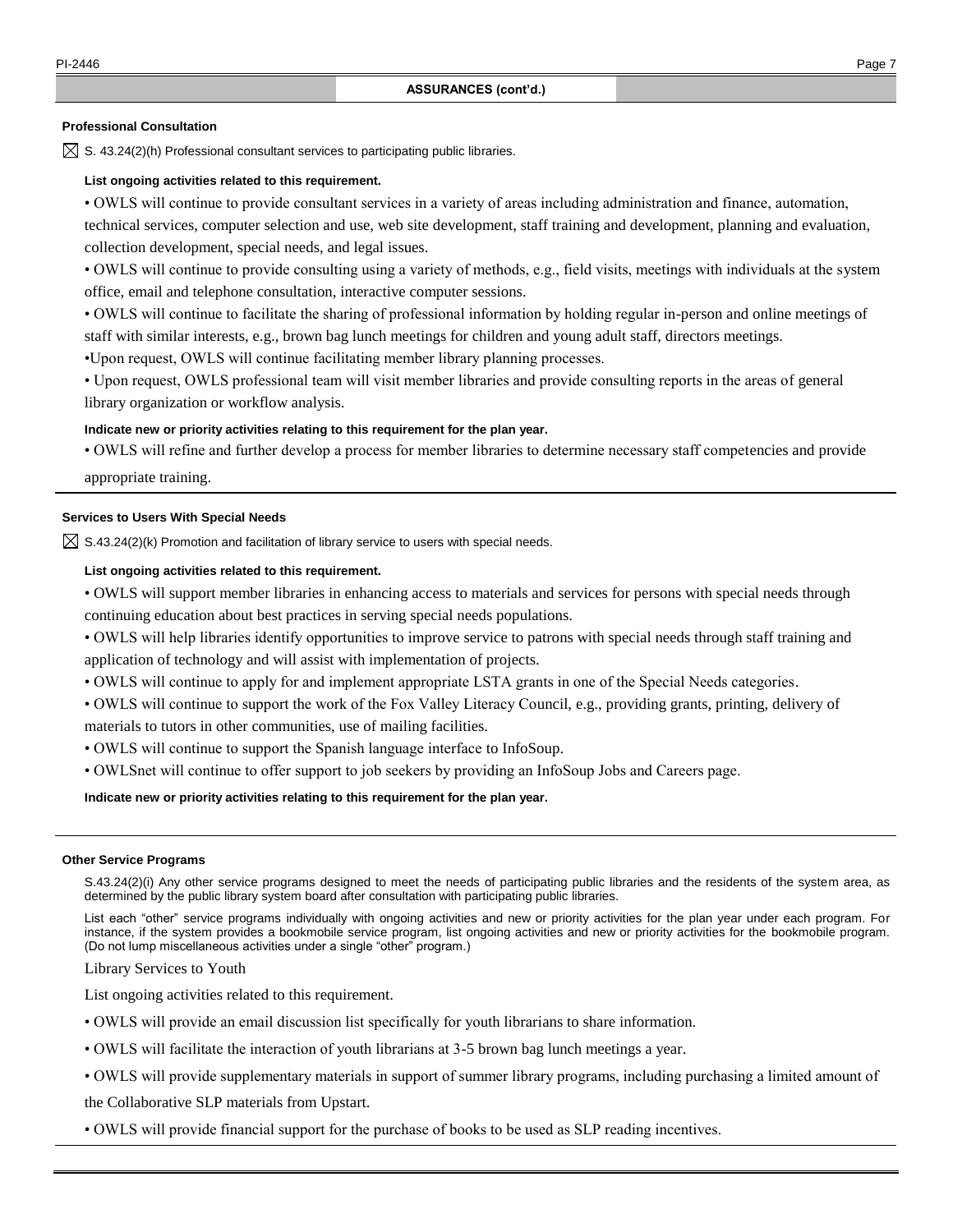• OWLS will continue to offer grants for summer library program performers.

• OWLS will continue to develop and post summer library program web sites.

• OWLS will continue to provide a place for book reviews for children and teens.

- OWLS will continue to contract with a member library for a librarian to serve as the system' s Youth Services Liaison.

Public Information and Promotion

List ongoing activities related to this requirement.

• OWLS will continue to provide design and printing services for member libraries and system programs, including bookmarks, resource lists, brochures, signs, forms, logo design, and buttons. Member libraries will continue to receive these services for a nominal cost.

• OWLS will seek to ensure that all the member libraries, especially those with new directors, are aware of the full range of services available to them in this program.

• OWLS will provide materials to OWLSnet member libraries to promote the use of InfoSoup.

Indicate new or priority activities relating to this requirement for the plan year.

• OWLS will investigate changing how it charges libraries for printing and graphic services..

### **Administration**

 $\boxtimes$  The system will not expend more than 20 percent of the state aid projected to be received in the plan year for administration.

 $\boxtimes$  The 2014 system audit will be submitted to the division no later than September 30, 2015.

#### **Budget**

 $\boxtimes$  A copy of your public library system budget by service program category and fund source for the plan year (see attached guidelines) is attached.

## **COLLABORATIVE ACTIVITIES**

Summary of Activities *Briefly describe collaborative activities with other libraries, public library systems, and other organizations. Exclude services and activities listed in the system's 2014 resource library contract.*

There are several activities that OWLS shares with other entities. The primary service is OWLSnet which is shared with the libraries of OWLS and those in NFLS (excluding Brown County). OWLS also cooperates with other library systems in providing CE opportunities. OWLS and Winnefox produce the Trustee Tales newsletter and OWLS provides financial support (as well as other in kind services) to the Fox Valley Literacy Council.

| Cost Benefit For each activity above, list the activity name and estimated cost benefit realized |           |  |  |  |  |
|--------------------------------------------------------------------------------------------------|-----------|--|--|--|--|
| Activity                                                                                         | Amount    |  |  |  |  |
| 1. OWLSnet                                                                                       | \$219,014 |  |  |  |  |
| 2. Shared CE events                                                                              | \$6,450   |  |  |  |  |
| 3. FVLC                                                                                          | \$4,000   |  |  |  |  |
| 4.                                                                                               |           |  |  |  |  |
| 5.                                                                                               |           |  |  |  |  |
| 6.                                                                                               |           |  |  |  |  |
| 7.                                                                                               |           |  |  |  |  |
| 8.                                                                                               |           |  |  |  |  |
| 9.                                                                                               |           |  |  |  |  |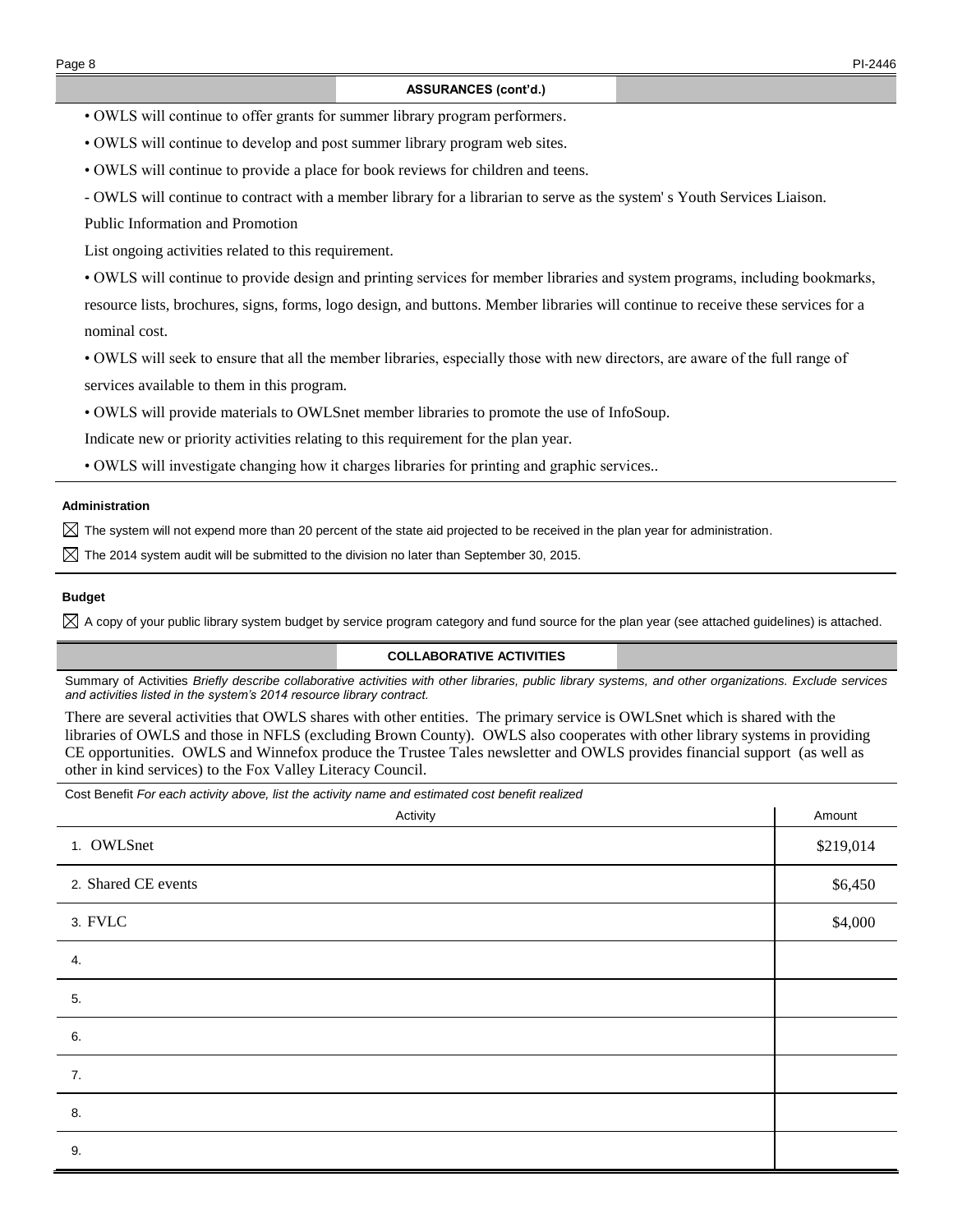|  | PI-2446 |  |
|--|---------|--|
|--|---------|--|

| PI-2446                                                                                                                                    |                                                                                                                                                                                                                                                                                                |                                                    |                           | Page 9      |  |  |  |
|--------------------------------------------------------------------------------------------------------------------------------------------|------------------------------------------------------------------------------------------------------------------------------------------------------------------------------------------------------------------------------------------------------------------------------------------------|----------------------------------------------------|---------------------------|-------------|--|--|--|
|                                                                                                                                            |                                                                                                                                                                                                                                                                                                | <b>COLLABORATIVE ACTIVITIES (cont'd.)</b>          |                           |             |  |  |  |
| 10.                                                                                                                                        |                                                                                                                                                                                                                                                                                                |                                                    |                           |             |  |  |  |
|                                                                                                                                            |                                                                                                                                                                                                                                                                                                |                                                    | <b>Cost Benefit Total</b> | \$229,464   |  |  |  |
|                                                                                                                                            |                                                                                                                                                                                                                                                                                                | <b>CERTIFICATION</b>                               |                           |             |  |  |  |
|                                                                                                                                            | WE, THE UNDERSIGNED, CERTIFY that to the best of our knowledge, the information provided in this document and any attachments is true and<br>correct, and that the system will be in full compliance with all applicable provisions of Chapter 43 of the Wisconsin Statutes for the year 2015. |                                                    |                           |             |  |  |  |
| Name of System Director                                                                                                                    |                                                                                                                                                                                                                                                                                                | Signature of System Director                       |                           | Date Signed |  |  |  |
| Walter Burkhalter                                                                                                                          |                                                                                                                                                                                                                                                                                                | ≻                                                  |                           | 10/16/2014  |  |  |  |
| Name of System Board President                                                                                                             |                                                                                                                                                                                                                                                                                                | Signature of System Board President                |                           | Date Signed |  |  |  |
| Carol Diehl                                                                                                                                |                                                                                                                                                                                                                                                                                                | $\blacktriangleright$                              |                           | 10/16/2014  |  |  |  |
| <b>FOR DPI USE</b><br><b>LIBRARY SYSTEM PLAN APPROVAL</b>                                                                                  |                                                                                                                                                                                                                                                                                                |                                                    |                           |             |  |  |  |
| Pursuant to Wis. Statutes, the plan contained herein is:<br>Approved<br>Provisionally Approved See Comments.<br>Not Approved See Comments. |                                                                                                                                                                                                                                                                                                | <b>DLT Assistant Superintendent Signature</b><br>≻ |                           | Date Signed |  |  |  |

Comments